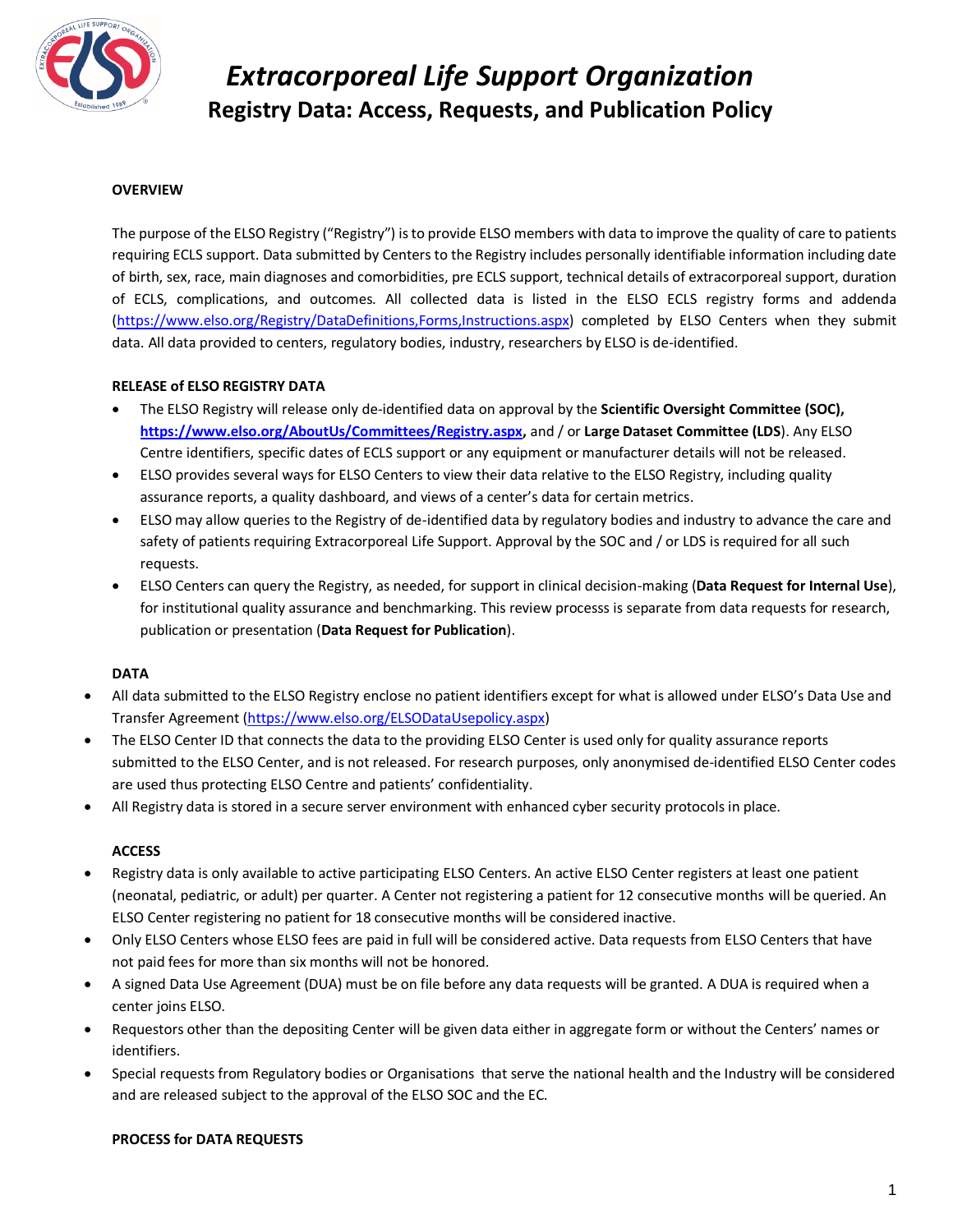

- Data Request Forms for publication and internal use can be found on the ELSO website [\(https://www.elso.org/Registry/DataRequest.aspx\)](https://www.elso.org/Registry/DataRequest.aspx). Please follow information and instructions on how to fill the Data Request Form for Publication or Internal Use.
- Data requests from a Center must be submitted and signed by either the ECMO Director or the ECMO Coordinator of the Center.
- Requests that involve joining external datasets to the ELSO registry data will only be possible with financial compensation for the work involved. Specific charges will be determined by the scope of work. As of January 1, 2022, there will be a minimal expected fee of \$18,500. Please contact the ELSO office for details, email t[o ELSODataRequest@elso.org.](mailto:ELSODataRequest@elso.org)
- New requests for Data for publication will be limited to one outstanding and one new request per principal investigator. An outstanding request is one that has not been submitted as an abstract to a scientific conference or a manuscript to a scientific journal.
- Requests for data to be used for publication will be reviewed with previous data request submissions to ensure there is no substantial overlap. The date/ time of request establishes the priority of the request. Data is only to be released to one investigator at a time for a particular study question. In cases where an overlap is identified with existing approved studies, both investigators will be contacted to determine if substantial overlap exists. Final discretion for data release is the decision of the ELSO Registry chairs.
- The SOC does not disclose the submitting ELSO Centers' name in conjunction with data provided by ELSO Centers. Some research studies may benefit from analyses accounting for clustering of patients from the same ELSO Centers. These requests will be reviewed by both the SOC and the LDS committees as required, and if approved, an anonymized ELSO Center identifier will be provided to the researcher (policy available on the ELSO website).
- ELSO Registry will release large datasets to investigators if the SOC determines that a Large Dataset is required to address the research question. The release will be based on the impact of the intended research and analytic approach. However, special rules regarding handling, use, and reporting of these data will be enforced. Please see the ELSO Large Dataset Policy found on the ELSO website [\(https://www.elso.org/Registry/ELSODataRequestsInstructions.aspx\)](https://www.elso.org/Registry/ELSODataRequestsInstructions.aspx).
- A submitted Data Request for Publication form will be reviewed by the members of the SOC at the monthly meetings where each application is discussed based on a scoring system and approval is finalized by the SOC Chairs. Datasets from the ELSO Registry are released to the primary investigator named on the Data Request Form only after review and approval by the SOC.

## **TERMS and CONDITIONS POST SOC and / or LDS APPROVAL**

- Once the data is released, the data must **only** be used to test the hypotheses included in the study proposal. Any further analysis of the dataset needs to be resubmitted to the SOC for review to ensure the data has not been released to other investigators. This process is important to avoid any duplication of efforts by investigators.
- Any additional data required for analysis must be re-requested with the Data Request Form, which will be reviewed by the Registry or SOC Chair(s) to determine whether the additional data is a significant enough change to be presented at a full Data Request SOC and / or LDS Review Meeting.
- Data cannot be shared or distributed to anyone besides those listed in the submitted Data Request for Publication form and can only be used for the sole purposes outlined in the request.
- ELSO does not release manufacturer information and does not allow investigators to identify individual manufacturers, products, or centers in their publications or reports.
- ELSO does not release dates other than the year of ECMO run, only time intervals.
- Approved data requests will be published on the ELSO website [\(https://www.elso.org/Registry/ELSODataRequestsInstructions.aspx\)](https://www.elso.org/Registry/ELSODataRequestsInstructions.aspx) including date of data delivery and expected date of completion. The purpose of publishing this list is to allow researchers the ability to view current ongoing projects in order to avoid overlapping requests.

## **PUBLICATION**

- Only **one** published manuscript per data request is allowed.
- Investigators are allowed **12 months of exclusive access to the data** for the questions articulated in the proposal, with the following caveats. Some proposals have broad questions that cover entire populations, groups, or concepts. In these cases, we may release specific subpopulations or data for specific narrow questions in situations where this does not explicitly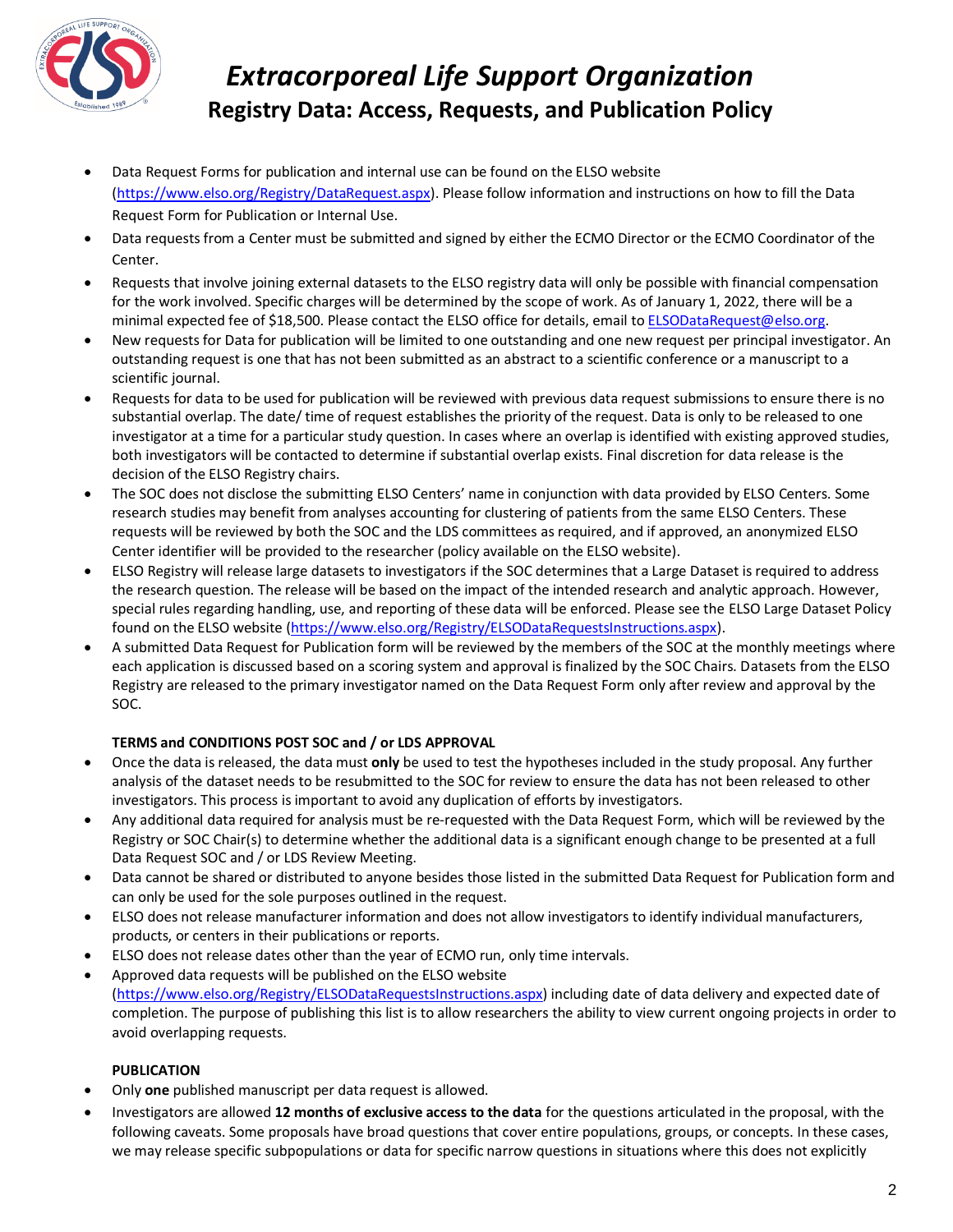

overlap with the stated aims of the investigators. Example: Investigator 1 receives data on "outcomes from VA ECMO in adults" and has not specifically specified analysis of patients with pre-existing renal failure. Investigator 2 may be released data <12 months later, focusing on "the outcomes of adult VA ECMO patients who were supported on RRT before ECMO." At 12 months, we will notify the investigators that data may be released to other waiting investigators. Both old and new investigators will be notified that data is out to two groups. ELSO may in cases of failed progress in a reasonable period, notify the investigators that they have a 3-6 month window to finish their analysis and manuscript preperation, at which point ELSO reserves the right to inform the investigators that they can no longer publish on the data. This is to ensure that delayed publications do not come out that encroach on newer investigators approved for data before they completed analysis.

- **Special circumstances**: for COVID-19 related data, investigators have only 3 months of exclusive access to the data.
- Data requests for projects intended for publication are reviewed **once a month** by the SOC. Once approval is granted the data request will be honored.
- **Investigators are invited to submit a copy of the abstract or manuscript to the SOC to ensure the accuracy of data analysis and conclusions when using registry data**. After publication, investigators are required to provide a copy of the manuscript to ELSO for purposes of monitoring the use and publication of ELSO Registry data. The SOC may request a manuscript review prior to submission. **The purpose of the manuscript review** is to: **1**. Ensure that the report does not identify/expose centers, **2**. Check that the proposed hypothesis was tested, and **3**. Check that the research team stayed within the bounds which were documented with acceptance of the proposal (if any).
- **Manuscripts from approved large dataset requests** require ELSO Registry SOC approval of the manuscript prior to submission for publication. Investigators should factor this requirement into their proposed timeline. **The purpose of the manuscript review** is to: **1**. Ensure that the report does not identify/expose centers, **2**. Check that the proposed hypothesis was tested, and **3**. Check that the research team stayed within the bounds which were documented with acceptance of the proposal (if any).

## **DATA VIOLATIONS**

- Definition: Data use violations are defined as the use of ELSO Registry datasets to explore analyses that were not proposed as part of original approved Data Request.
- The ELSO SOC views data violations seriously and will result in consequences for the investigator(s) and the center director(s). The ensuing actions following any data use violations will be governed under the auspices of the following committees and the Chairs – SOC Chair(s), ELSO Registry Chair and ELSO Executive Committee (EC) by a joint meeting.
- Potential actions at the disrection of ELSO:
	- 1. Initial correspondence and discussion with the Lead Investigator (named in the ELSO Data Request Form and given approval to use the data) to understand and provide an explanation for the circumstances of the Data use violation. Depending on the circumstances of data use violation, the EC and SOC, at its discretion, may issue an initial warning and a period of review for 12 months to the Lead Investigator and the ELSO Center Director. The review period is defined as a probationary period wherein the investigators will be monitored for any further violations.
	- 2. If repeated infringements are noted during this probationary period despite the warning, the investigators and ELSO Center director will be refused access to the ELSO Registry data for 12-24 months (from the time of decision taken at the joint meeting between SOC and EC). If data use violation has been committed as part of multisite investigator team, lead investigators at each site will be given this notice. This will be communicated as part of the data use violations notification. Depending on the circumstances of data use violation, the EC and SOC in the joint meeting may decide to revoke Center membership in the ELSO.
	- 3. The EC and SOC may, at their discretion, submit a Letter of Correspondence to the journal editor from the Extracorporeal Life Support Organization. This letter will be in the public domain.